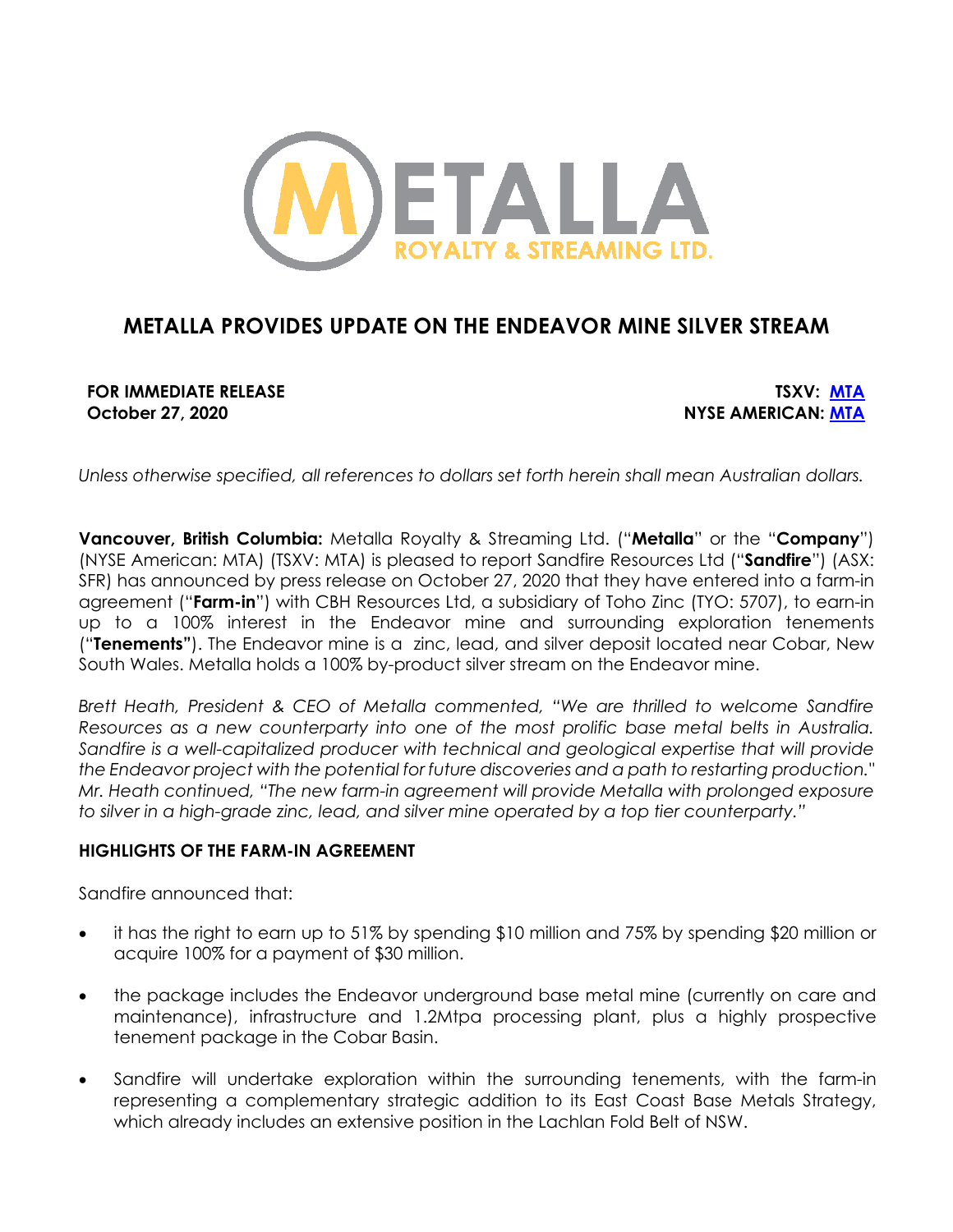# **ENDEAVOR MINE**

The Cobar Basin in NSW is a base metal district and hosts numerous mines. The Endeavor mine was in near-continuous operation since 1982 and has extensive underground and surface infrastructure including a 1.2Mpta processing facility and tailings storage facility. The mine was placed on care and maintenance in December 2019(1).

Sandfire disclosed that it will bring its technical exploration and geological expertise to the project, with a focus on exploration within the surrounding tenement package aimed at making new discoveries which could leverage off the existing infrastructure<sup>(2)</sup>. Sandfire believes the Farmin represents a complementary strategic addition to its East Coast Australia Base Metal Exploration Initiative, which already includes a large ground position in the Lachlan Fold Belt and Cobar Basin in NSW and an extensive portfolio in the Mt Isa region in Queensland(1).

Metalla has the right to buy 100% of the silver production up to 20.0 million ounces (12.6 million ounces remaining under the contract) from the Endeavor mine for an operating cost contribution of US\$1.00 for each ounce of payable silver, indexed annually for inflation, plus a further increment of 50% of the silver price when the market price of silver exceeds US\$7.00 per ounce.

Metalla consented to the Farm-in transaction in accordance with its silver stream agreement.

# **ABOUT SANDFIRE RESOURCES**

Sandfire Resources Ltd is an Australia-based mining and exploration company. The Company's flagship DeGrussa Copper-Gold Mine is located approximately 900 kilometer north-east of Perth in Western Australia. During Fiscal 2020, Sandfire Resources generated \$656M in revenue through copper and gold production(3). The DeGrussa Project produces copper concentrate and copper grade with notable gold and silver credits. It also holds the T3 Copper-Silver Project, which is a copper exploration and development asset in Botswana, located in the Kalahari Copper Belt. Through joint ventures and farm-in agreements, it also holds various projects, such as Greater Doolgunna Project, Morck Well Project, Peak Hill Project, Enterprise Project, Bryah Project, Springfield Project and Cheroona Project<sup>(3)</sup>.

Please visit https://www.sandfire.com.au/site/content/ for more information.

# **ABOUT METALLA**

Metalla was created to provide shareholders with leveraged precious metal exposure by acquiring royalties and streams. Our goal is to increase share value by accumulating a diversified portfolio of royalties and streams with attractive returns. Our strong foundation of current and future cash-generating asset base, combined with an experienced team, gives Metalla a path to become one of the leading gold and silver companies for the next commodities cycle.

For further information, please visit our website at www.metallaroyalty.com.

# **ON BEHALF OF METALLA ROYALTY & STREAMING LTD.**

(signed) "Brett Heath"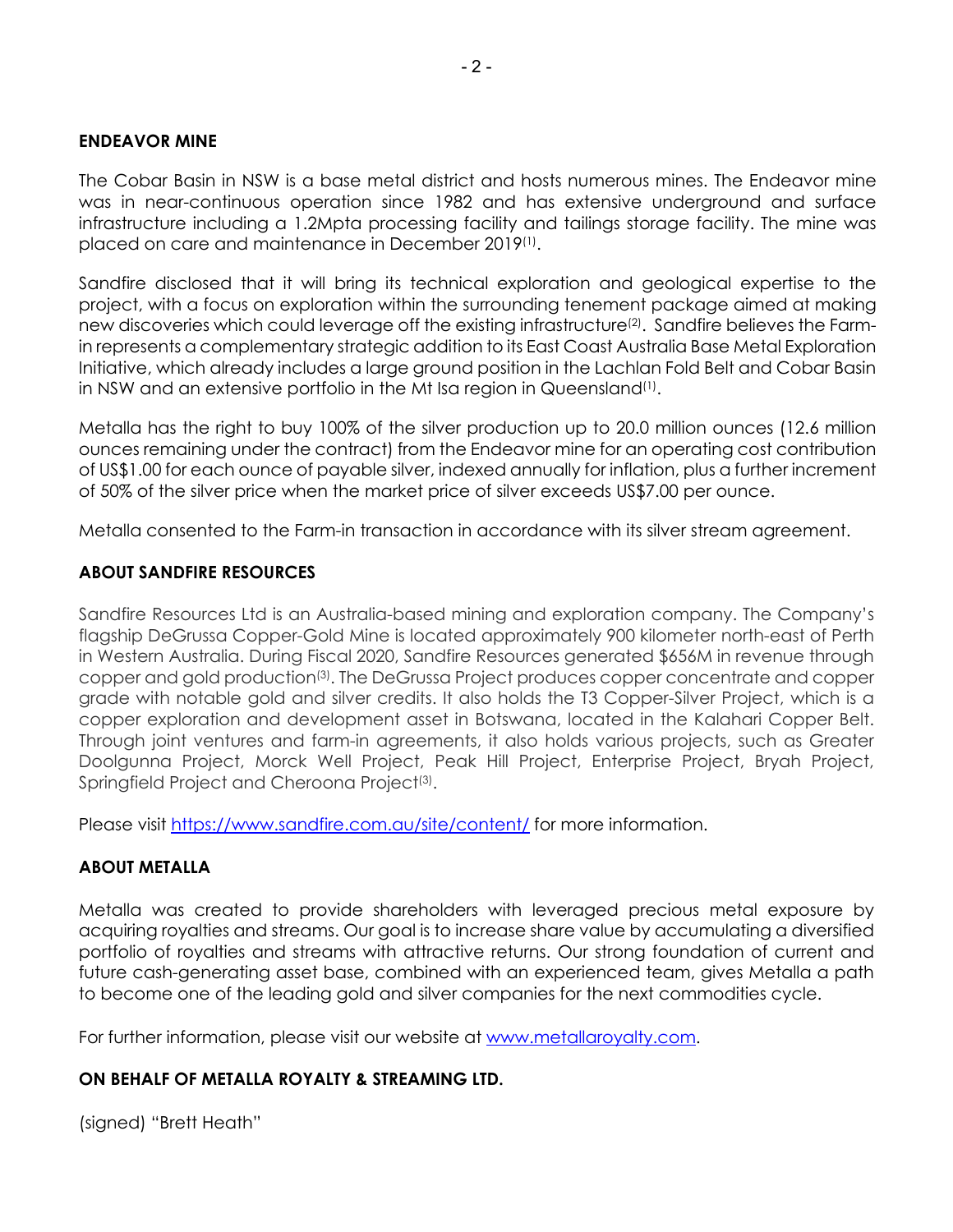President and CEO

# **CONTACT INFORMATION**

## **Metalla Royalty & Streaming Ltd.**

Brett Heath, President & CEO Phone: 604-696-0741 Email: info@metallaroyalty.com

Kristina Pillon, Investor Relations Phone: 604-908-1695 Email: kristina@metallaroyalty.com

Website: www.metallaroyalty.com

*Neither the TSXV nor its Regulation Services Provider (as that term is defined in the policies of the Exchange) accept responsibility for the adequacy or accuracy of this release.* 

#### Notes:

- (1) See CBH Resources Press Release December 13, 2019
- (2) See Sandfire Resources Press Release October 27 2020
- (3) See Sandfire Resources 2020 Earnings Announcement and Sandfire Resources Company Overview

#### *CAUTIONARY NOTE REGARDING FORWARD-LOOKING STATEMENTS*

*Often, but not always, forward-looking statements can be identified by the use of words such as "plans", "expects", "is expected", "budgets", "scheduled", "estimates", "forecasts", "predicts", "projects", "intends", "targets", "aims", "anticipates" or "believes" or variations (including negative variations) of such words and phrases or may be identified by statements to the effect that certain actions "may", "could", "should", "would", "might" or "will" be taken, occur or be achieved. Forward-looking statements and information include, but are not limited to, statements with respect to the productivity and benefits derived from the relationship between Metalla and Sandfire, future development, the exploration potential at the Endeavor mine and the Tenements, proposed timing of exploration and development plans and expenditures by Sandfire, production, recoveries, cash flow and other anticipated or possible future developments at the properties on which the Company currently holds royalty and stream interests or relating to the companies owning or operating such properties; and the potential for Metalla to become one of the leading gold and silver companies for the next commodities cycle. Forward-looking statements and information are based on forecasts of future results, estimates of amounts not yet determinable and assumptions that, while believed by management to be reasonable, are inherently subject to significant business, economic and competitive uncertainties, and contingencies. Forward-looking statements and information are subject to various known and unknown risks and uncertainties, many of which are beyond the ability of Metalla to control or predict, that may cause Metalla's actual results, performance or achievements to be materially different from those expressed or implied thereby, and are developed based on assumptions about such risks, uncertainties and other factors set out herein, including but not limited to: the risk that the parties may be unable to satisfy the closing conditions for the contemplated transactions or that the transactions may not be completed; risks associated with the impact of general business and economic conditions; the absence of control over mining operations from which Metalla will purchase precious metals or from which it will receive stream or royalty payments and risks related to those mining operations, including risks*  related to international operations, government and environmental regulation, delays in mine construction and *operations, actual results of mining and current exploration activities, conclusions of economic evaluations and changes in project parameters as plans are refined; problems related to the ability to market precious metals or other metals; industry conditions, including commodity price fluctuations, interest and exchange rate fluctuations; interpretation by government entities of tax laws or the implementation of new tax laws; regulatory, political or economic developments in any of the countries where properties in which Metalla holds a royalty, stream or other*